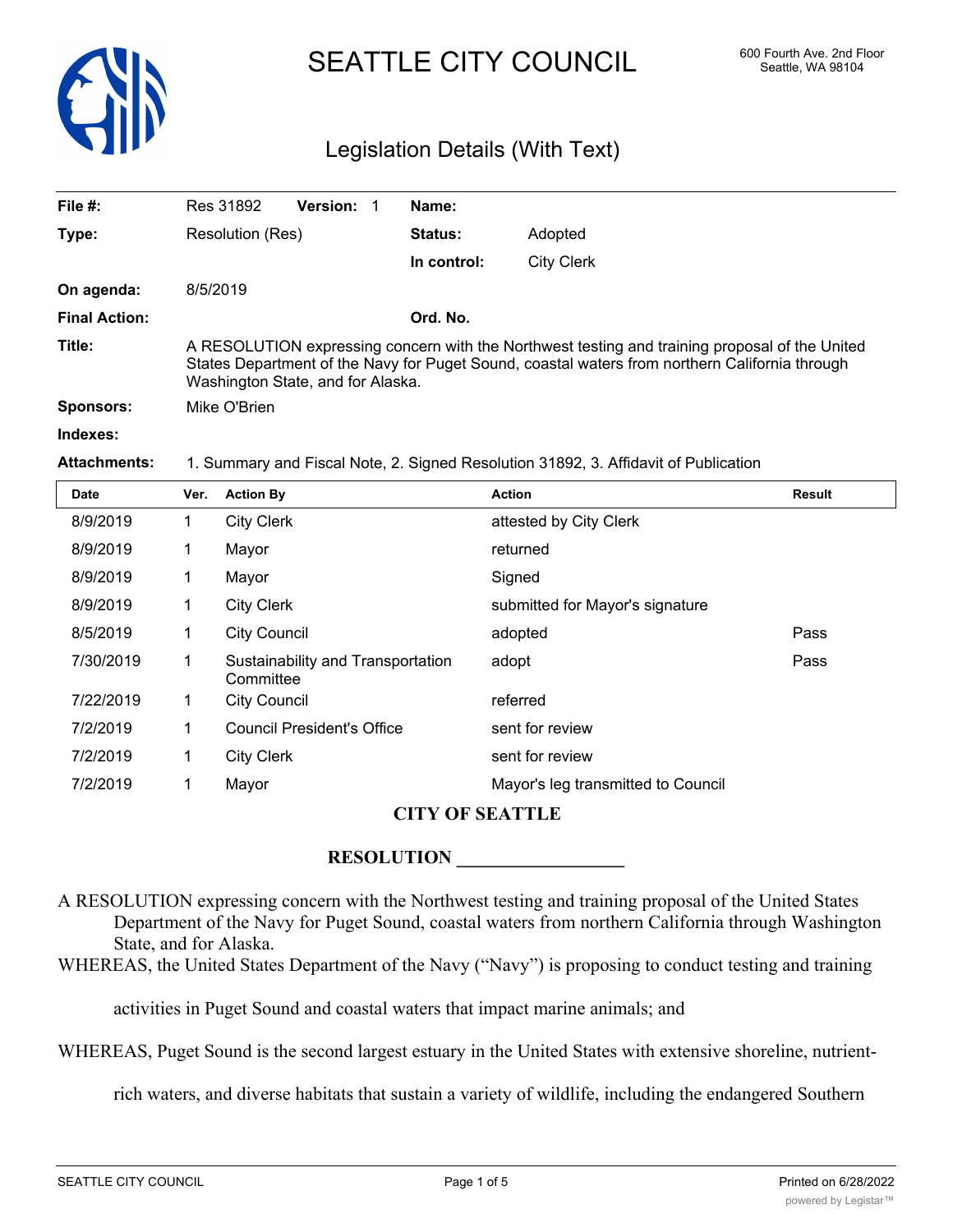resident killer whale ("orca"); and

- WHEREAS, within the severely declining and endangered population of Southern resident orcas, the loss of even a single orca could greatly undermine decades of recovery efforts and make recovery impossible; and
- WHEREAS, whales and Coast Salish people have lived together in this region for at least 10,000 years and orcas are part of the cultural patrimony of the Coast Salish people; and
- WHEREAS, the Federal government has acted to protect orcas and other marine and aquatic species through the Marine Mammal Protection Act and the Endangered Species Act; and
- WHEREAS, the Washington State Legislature has further protected Southern resident orcas by implementing the recommendations of the Southern Resident Orca Task Force ("Task Force"); and
- WHEREAS, the Task Force's final report recommended coordinating with the Navy to "discuss reduction of noise and disturbance affecting Southern Resident orcas from military exercises and Navy aircraft"; and
- WHEREAS, the Navy's Draft Northwest Training and Testing Supplemental Environmental Impact Statement ("Draft EIS") outlines how sonar and explosives will harm marine animals, especially those that rely on sound to communicate, locate food, avoid predators, and to navigate; and
- WHEREAS, dozens of creatures in the Salish Sea would be affected by the Navy's activities, including endangered Southern resident orcas and humpback whales, specifically, the threatened Mexico Distinct Population Segment (DPS), the endangered Central America DPS, and non-listed Hawaii DPS; and
- WHEREAS, naval sonar has been shown to cause whales to stop vocalizing and feeding, abandon their habitat, panic, and, under some circumstances, strand and die; and
- WHEREAS, the Navy first acknowledged damaging effects of sonar in 2001 after a government-led investigation concluded that the stranding of 17 whales, and eventual death of seven, was due to acoustic or impulse trauma the animals experienced from sonars aboard US Navy ships; and

WHEREAS, in 2003 a Navy sonar training exercise in the eastern Straight of Juan de Fuca and Haro Strait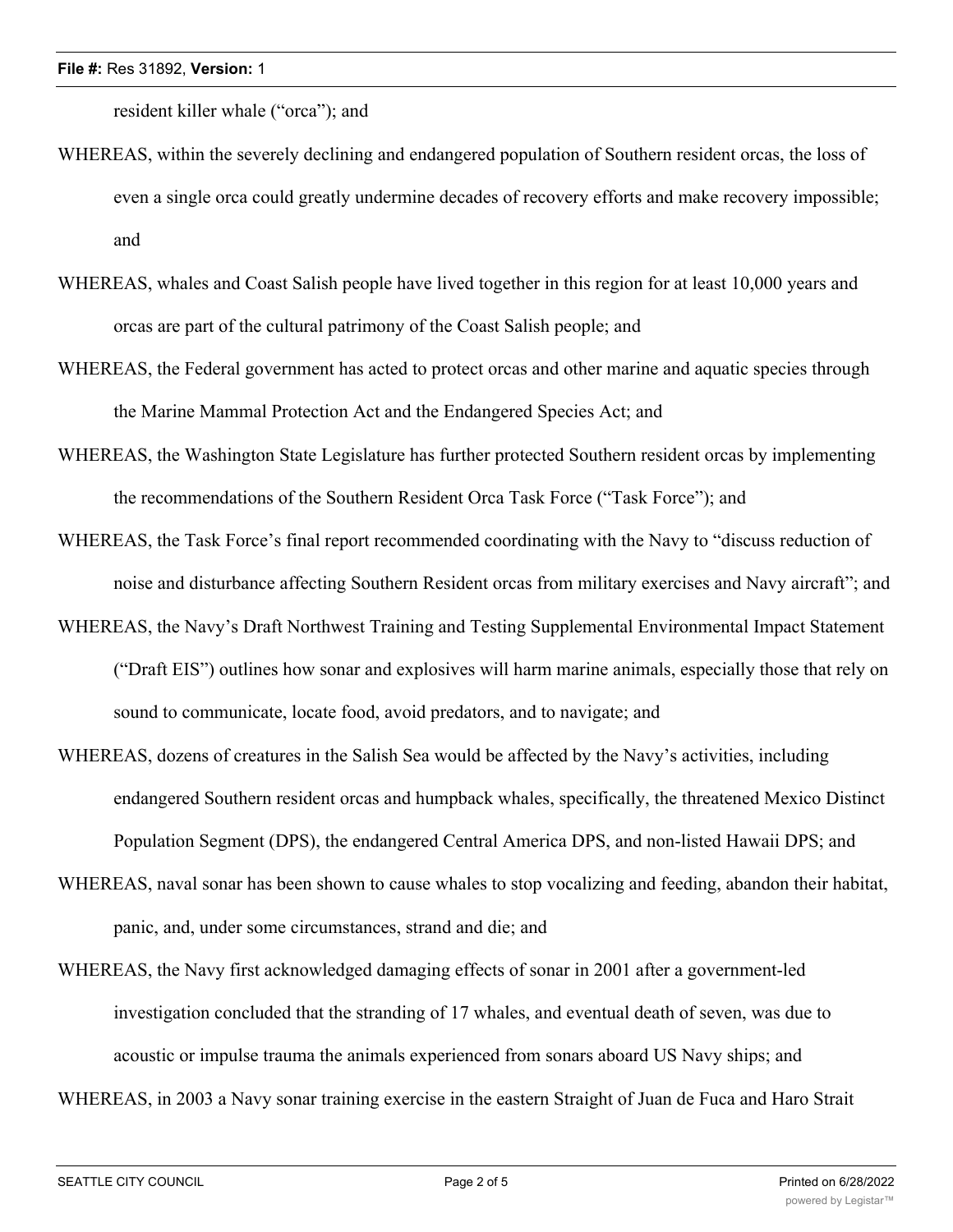caused the J pod, one of the three pods (J, K, and L) making up the Southern resident orca population, to stop foraging and exhibit abnormal behaviors and movement, change direction multiple times, and group together in shallow water where they are at increased risk of stranding; and

- WHEREAS, in 2012 a juvenile Southern resident female was stranded with evidence of trauma consistent with an explosion or high-pressure impact, a week after the Canadian Navy had been conducting sonar exercises in the region; and
- WHEREAS, in 2017 explosives detonated by the Canadian Navy near L pod caused the whales to group together suddenly and flee the area; and
- WHEREAS, mine explosions can cause injury, disorientation, or death for an orca population and the use of mid-frequency sonar can impact orca and other marine mammals within 2,000 square miles, an area well outside the reasonable area that even highly trained marine mammal observers are able to survey; and
- WHEREAS, The City of Seattle submitted public comment on the Draft EIS and underscored the need to protect the safety and livelihood of the Southern resident orca; NOW, THEREFORE,

## **BE IT RESOLVED BY THE CITY COUNCIL OF THE CITY OF SEATTLE, THE MAYOR CONCURRING, THAT:**

Section 1. The City of Seattle requests the Navy reevaluate aspects of its Northwest testing and training proposal and consider taking the following steps to reduce noise and disturbance affecting marine mammals, including the Southern resident orca:

- A. Reduce the number of events, or at least certain types of events;
- B. Reduce the intensity of events (e.g., amount of ordinance);
- C. Request additional geographical mitigation areas; and
- D. Maintain the integrity of the 50 nautical mile Marine Species Coastal Mitigation Area.

Section 2. The City of Seattle urges the Navy to use the most recent science about Puget Sound marine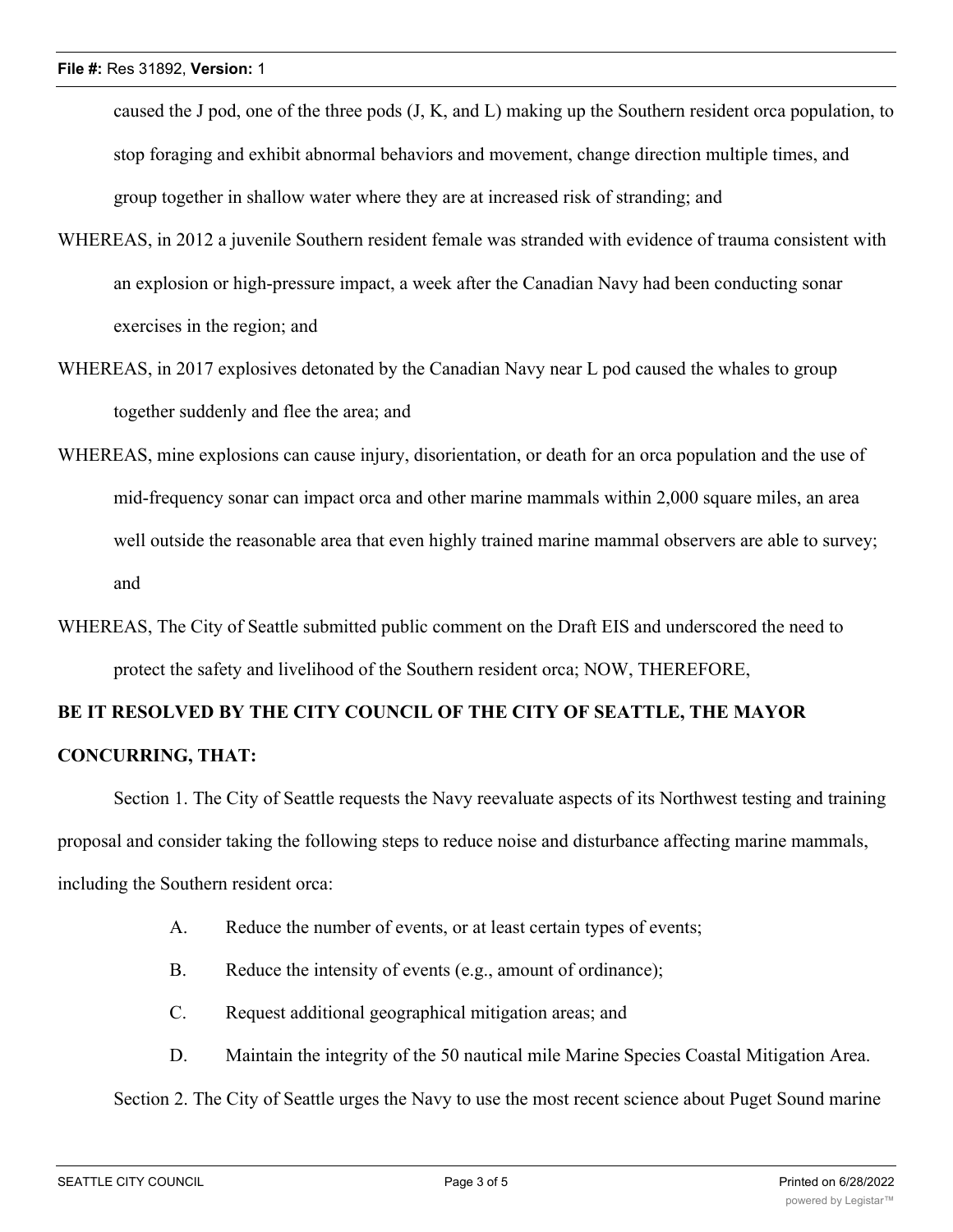#### **File #:** Res 31892, **Version:** 1

mammals in its analysis to prevent further harm to endangered and threatened marine mammal populations, and other marine animals impacted by its activities.

Section 3. The City of Seattle urges the Navy to expand habitat protections and cease training and testing activities when endangered Southern resident orcas, endangered and threatened distinct population segments of humpback whales, and other priority marine animals are present.

Section 4. The City of Seattle affirms its continued support for the collective work of the scientific community, environmental organizations, agency partners, and the work of Puget Sound tribes, to restore and protect Puget Sound and to reduce critical threats to the survival of Southern resident orcas, including diminished salmon, toxic contaminants, and disturbance from noise and vessel traffic.

| Adopted by the City Council the                           | dav of | $, 2019$ , and signed by |
|-----------------------------------------------------------|--------|--------------------------|
| me in open session in authentication of its adoption this | day of | 2019.                    |

President of the City Council

\_\_\_\_\_\_\_\_\_\_\_\_\_\_\_\_\_\_\_\_\_\_\_\_\_\_\_\_\_\_\_\_\_\_\_\_

The Mayor concurred the day of the  $\sim$ , 2019.

Jenny A. Durkan, Mayor

Filed by me this day of , 2019.

Monica Martinez Simmons, City Clerk